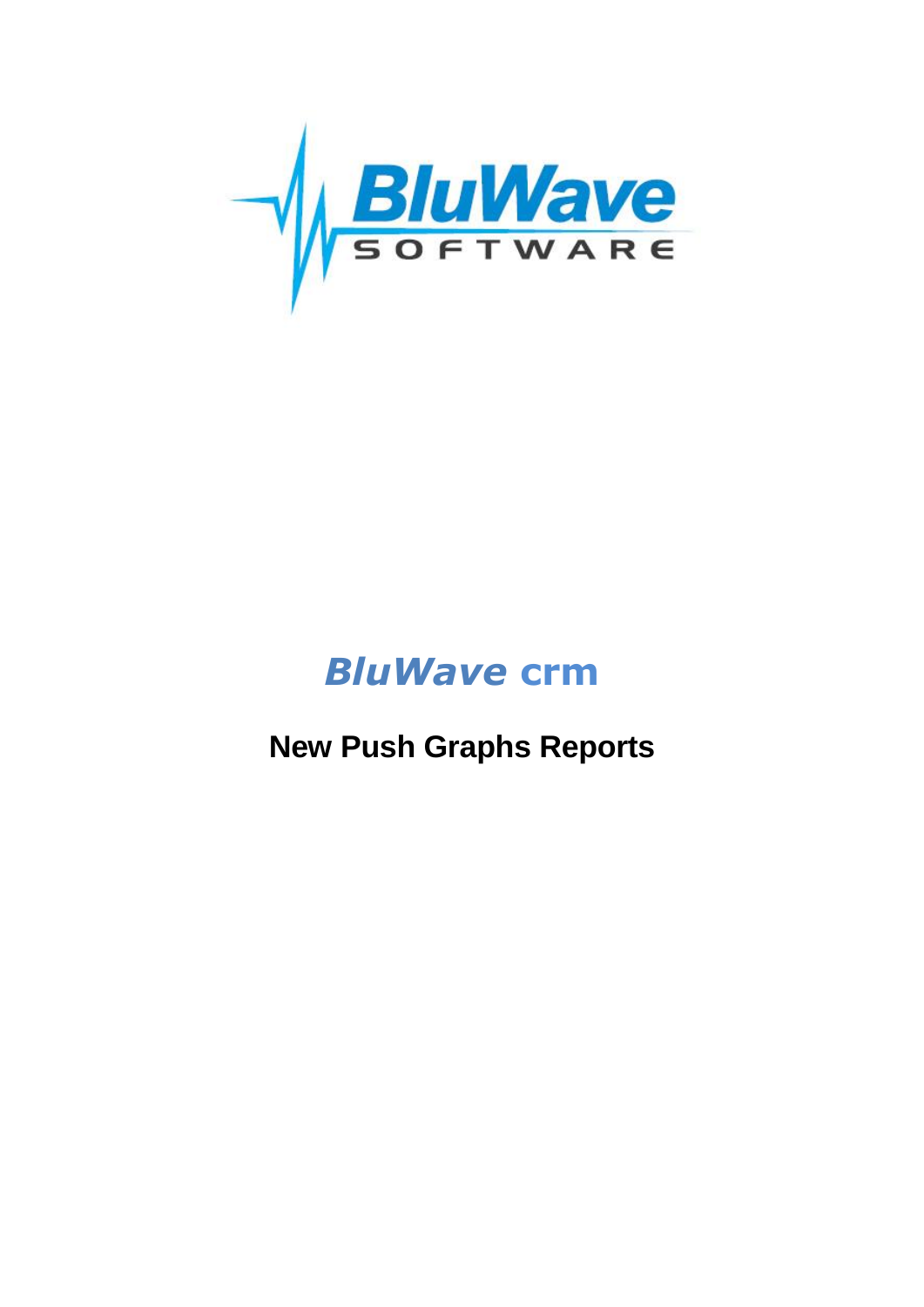#### **Introduction**

A new feature of the BluWave CRM allows users to request "push" reports that can be used to track or manage the performance of the sales reps, the branch, the whole company or even an entire franchise in terms of number of opportunities sold, forecasted sales, quotes issued, new leads loaded and the conversion ratio of quotes to sales for a selected period of time. The users and branches will have a predefined target for No. of units to sell and No. of quotes to issue for the system to draw comparisons and generate the reports.

The graphs can be requested by users (self only) managers (whole branch – showing each rep in the branch), Senior Managers (all branches – showing stats per branch). The BluWave CRM server sends the requested reports in 6 hour intervals running from 10:00 am, 4:00 pm, 10:00 pm and 4:00 am. The server will check for reports that have been requested and will send them at those times.

Once set up, the server automatically emails this requested reports to the respective user hence they are not manually expected to run the reports.

#### **Setup – Defining the Graphs Required**

To define graphs required and set up the running dates, navigate to the push report setup menu under the reports menu as shown below.

| <b>Activities</b><br>Home                                                  | Companies<br>Contacts              | <b>Opportunities</b><br><b>Reports</b>                     | <b>System Setup</b> |                          |                       |                                |                |                                     |
|----------------------------------------------------------------------------|------------------------------------|------------------------------------------------------------|---------------------|--------------------------|-----------------------|--------------------------------|----------------|-------------------------------------|
| Push Report Setup  <br>Report List                                         |                                    |                                                            |                     |                          |                       |                                |                | List of                             |
| Search<br>Search                                                           | <b>Push Reports List</b>           |                                                            |                     |                          |                       |                                |                | scheduled<br>reports<br>viewed here |
| Please Select<br>$\blacktriangledown$<br>Within                            | <b>Requested By</b>                | <b>Report Name</b>                                         | Frequency           | Period                   | Level                 | <b>Next Run</b><br><b>Date</b> | Seq            | <b>STANDARD STANDARD STANDARD</b>   |
|                                                                            | Edit Delete Tania                  | <b>Conversion Rate - No Quotes: Sales</b><br><b>Orders</b> | Monthly             | <b>Current Month</b>     |                       | Company 01/11/2011             |                |                                     |
| <b>Quick Create</b>                                                        | Edit Delete Tania                  | <b>Conversion Rate - No Quotes: Sales</b><br><b>Orders</b> | Monthly             | <b>Previous Month</b>    |                       | Company 01/08/2011             | $\overline{2}$ |                                     |
| Please Select<br>$\blacktriangledown$                                      | Edit Delete Tania                  | <b>Conversion Rate - No Quotes: Sales</b><br><b>Orders</b> | Monthly             | <b>Previous Month</b>    | <b>Branch</b>         | 01/08/2011                     | 3              |                                     |
| m<br>Calendar                                                              | Edit Delete Tania                  | <b>Conversion Rate - No Quotes: Sales</b><br><b>Orders</b> | Monthly             | <b>Previous Month</b>    | <b>User</b>           | 01/08/2011                     | $\overline{4}$ |                                     |
|                                                                            | Edit Delete Tania                  | <b>Forecast Unit Sales</b>                                 | Monthly             | <b>Current Month</b>     | Company               | 22/09/2011                     | 1              |                                     |
| September 2011<br>Σ<br>K.                                                  | Edit Delete Tania                  | <b>Forecast Unit Sales</b>                                 | Weekly              | <b>Current Month</b>     | User                  | 05/09/2011                     | $\overline{2}$ |                                     |
| We<br>Th Fr Sa Su<br>Mo<br>Tu                                              | Edit Delete Tania                  | <b>New Enquiries Received Month-to-Date</b>                | Monthly             | <b>Current Month</b>     | User                  | 22/09/2011                     | 1              |                                     |
| $\overline{2}$<br>$\overline{3}$<br>29<br>30<br>31<br>$\overline{4}$<br>-1 | Edit Delete Tania                  | <b>New Enquiries Received Month-to-Date</b>                | Monthly             | <b>Previous Month</b>    |                       | Company 22/09/2011             | $\overline{2}$ |                                     |
| 9<br>$10 \t 11$<br>5<br>7<br>8<br>15<br>16<br>17                           |                                    | 12                                                         |                     |                          |                       |                                |                |                                     |
| 18<br>12<br>13<br>14<br>20<br>21<br>22<br>23<br>24<br>19<br>25             | Add a New Report to the list above |                                                            |                     |                          |                       |                                |                |                                     |
| 29 30<br>27<br>28<br>$\overline{2}$<br><u> 26</u><br>$\perp$               | <b>Select Report</b>               |                                                            |                     | $\overline{\phantom{a}}$ |                       |                                |                |                                     |
| Z<br>8<br>$\overline{3}$<br>$\overline{5}$<br>6<br>9<br>$\overline{4}$     | Frequency                          |                                                            |                     | $\overline{\phantom{0}}$ |                       |                                |                |                                     |
|                                                                            | Period                             |                                                            |                     | $\overline{\phantom{0}}$ |                       |                                |                |                                     |
|                                                                            | Level                              | <b>User</b>                                                |                     | $\overline{\phantom{0}}$ | <b>Add New Report</b> |                                |                |                                     |
|                                                                            | Next Run Date                      | $\lor$<br>02/10/2011                                       |                     |                          |                       |                                |                |                                     |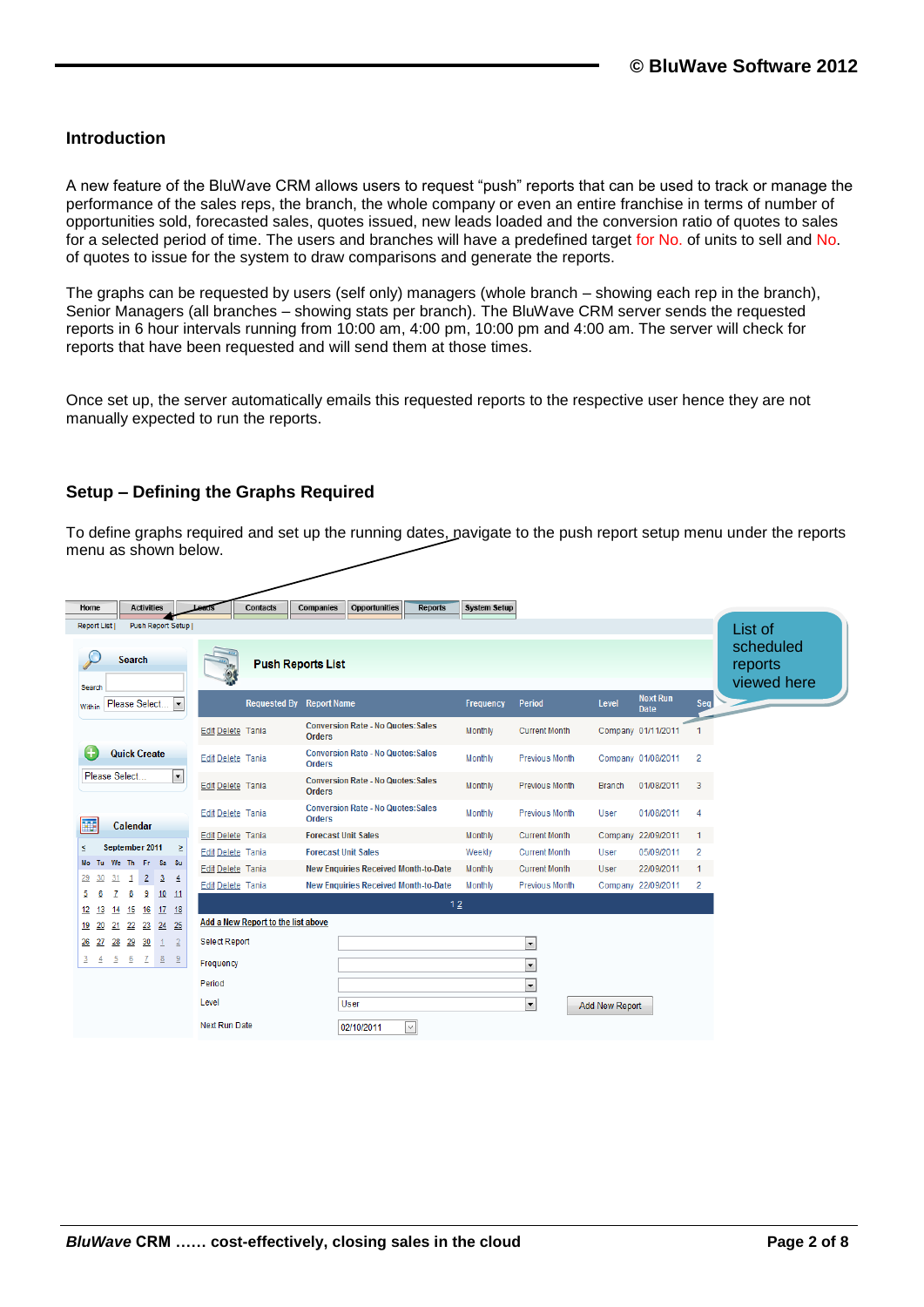**Select Report –** Select the report you want to set up from the drop down list. There are five graphical reports currently available namely:

- Number of Units Sold v's Target MTD (Month-to-Date)
- Forecast Number of Sales for Current Month v's Target
- $\triangleright$  Number of Quotes Issued MTD V's Target
- $\triangleright$  Number of New Leads Loaded MTD
- Conversion Rates Quotes to Sales for a Selected Period (usually 3 to 6 months)

More reports and graphs will be added in future versions of *BluWave* **crm** and we encourage users to suggest other kinds of reports they would like to receive.

**Frequency** – Allows the user to select how often they want the respective reports to be emailed to them i.e. monthly or weekly.

**Period –** Indicate the time period for which you want to the selected report to be run.

**Level –** The security roles granted to the user determines the level of the report that can be generated.

- "User" level security will only allow the user to view reports generated at User level i.e. on their own data. They cannot view other users' reports.
- "Manager" level security will allow the manager to view reports from the entire branch.
- "Executive" level security allows the specific user to view reports from the various branches that form part of the company
- "Franchise" level allows the Franchise owner to view reports from the various franchisees.

**Next Run Date –** This tells the system the next date to run the report. The BluWave CRM server sends the requested reports in 6 hour intervals running from 10:00 am, 4:00 pm , 10:00 pm and 4:00 am. When the next run date is reached then the server will check for reports that have been requested and will send them at these times.

Once the above fields have been populated, click on the "add new report" button.

#### **Defining the Targets**

To generate this graphs, the target monthly unit sales and target quotes to be issued per month need to entered in the system. This is done on the Quote Setup page under system set up. All users will have to have these targets entered.

| <b>Activities</b><br>Home                                                                                 | <b>System Setup</b><br>Leads<br><b>Contacts</b><br>Companies<br>Opportunities<br><b>Reports</b>                                                    |
|-----------------------------------------------------------------------------------------------------------|----------------------------------------------------------------------------------------------------------------------------------------------------|
| System Setup  <br><b>Administer Users</b> I                                                               | Edit My Profile  <br>Change Password  <br>Quote Setup I<br>Document Management                                                                     |
|                                                                                                           |                                                                                                                                                    |
| <b>Search</b>                                                                                             | <b>Quotes Setup</b><br><b>Update Details</b><br>Cancel                                                                                             |
| Search                                                                                                    |                                                                                                                                                    |
| Please Select<br>$\overline{\phantom{a}}$<br>Within                                                       | VAT $(TAX)$ 14<br><b>Starting Quote No</b><br>1253<br>Validity In Days<br>14                                                                       |
|                                                                                                           | $\overline{ }$<br><b>Default Quote Status</b><br>Quote Stage<br><b>Default Quote Activity</b><br>Quote<br>l v l                                    |
|                                                                                                           | Quote Header Paragraph<br>We are passionate about our environment and we are committed to the development of a new low carbon economy. We are      |
| Œ<br><b>Quick Create</b>                                                                                  | excited and humbled to offer you a product that empowers you to be part of the solution.                                                           |
| $\overline{\phantom{a}}$<br>Please Select                                                                 | Quote Footer Paragraph                                                                                                                             |
|                                                                                                           |                                                                                                                                                    |
|                                                                                                           | <b>TOTAL Line Text</b>                                                                                                                             |
| Calendar<br>мF<br>September 2011<br>$\prec$<br>><br>Tu We The Fri Sa Su<br>Mo.                            | LOGO - (The selected<br><b>BluWaye</b><br>Logo Image must be a<br>JPG of less than 100KB<br>in $size.$ )                                           |
| 29<br>$\overline{\mathbf{3}}$<br>30<br>2<br>31<br>$\overline{4}$                                          | Edit                                                                                                                                               |
| 10<br>9<br>$\frac{11}{1}$                                                                                 | Discount/Rebate Section? No<br>Targets: Monthly Unit Sales: 30<br>Quotes to issue per Month: 30<br>Include Product ID?<br>No<br>$\mathbf{r}$<br>l. |
| 16<br>$17 - 18$<br>12<br>15<br>14<br>13                                                                   | <b>Discount Line 1</b>                                                                                                                             |
| 24 25<br>21<br>22<br>23<br>19<br>20<br>28<br>30                                                           | Discount Line 2                                                                                                                                    |
| 26<br>29<br>27<br>$\mathbf{z}$<br>$\mathbf{1}$<br>z<br>$\mathbf{8}$<br>9<br>з<br>5<br>6<br>$\overline{A}$ | Page Footer                                                                                                                                        |
|                                                                                                           |                                                                                                                                                    |
|                                                                                                           | <b>Email Text</b>                                                                                                                                  |
|                                                                                                           | <b>Optional Quote Terms</b><br><b>Rate of Exchanges</b>                                                                                            |
|                                                                                                           |                                                                                                                                                    |

**Click on "update Details" to save the Targets**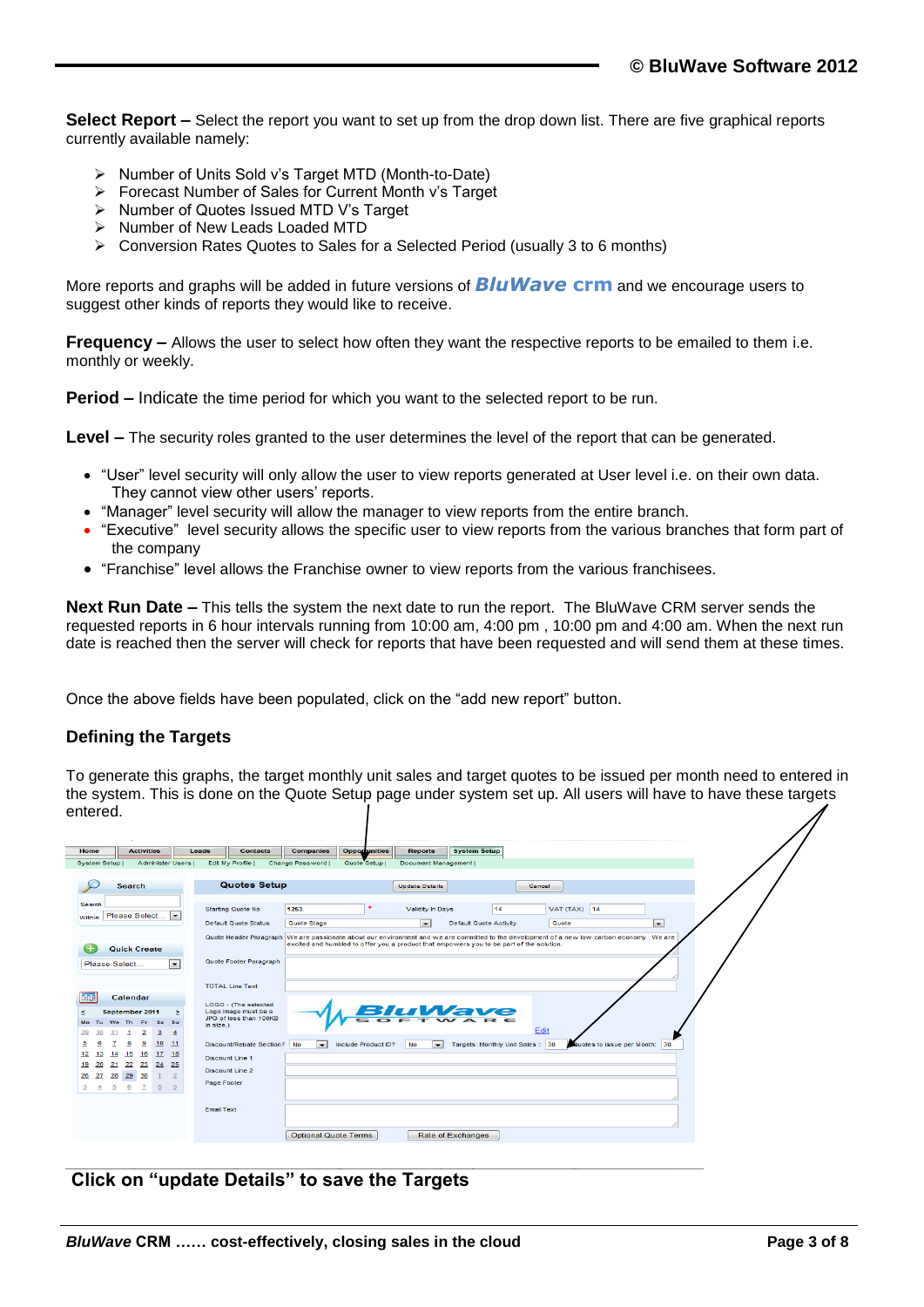#### **1. Number of Units Sold vs. Target MTD (Month-to-Date)**

This graph shows the actual number of units sold month-to-date. The report always runs from the first of the month to the report date. The actuals are compared to the full month target.



*Number of Units Sold MTD V's Target for Company XYZ for the month of August.*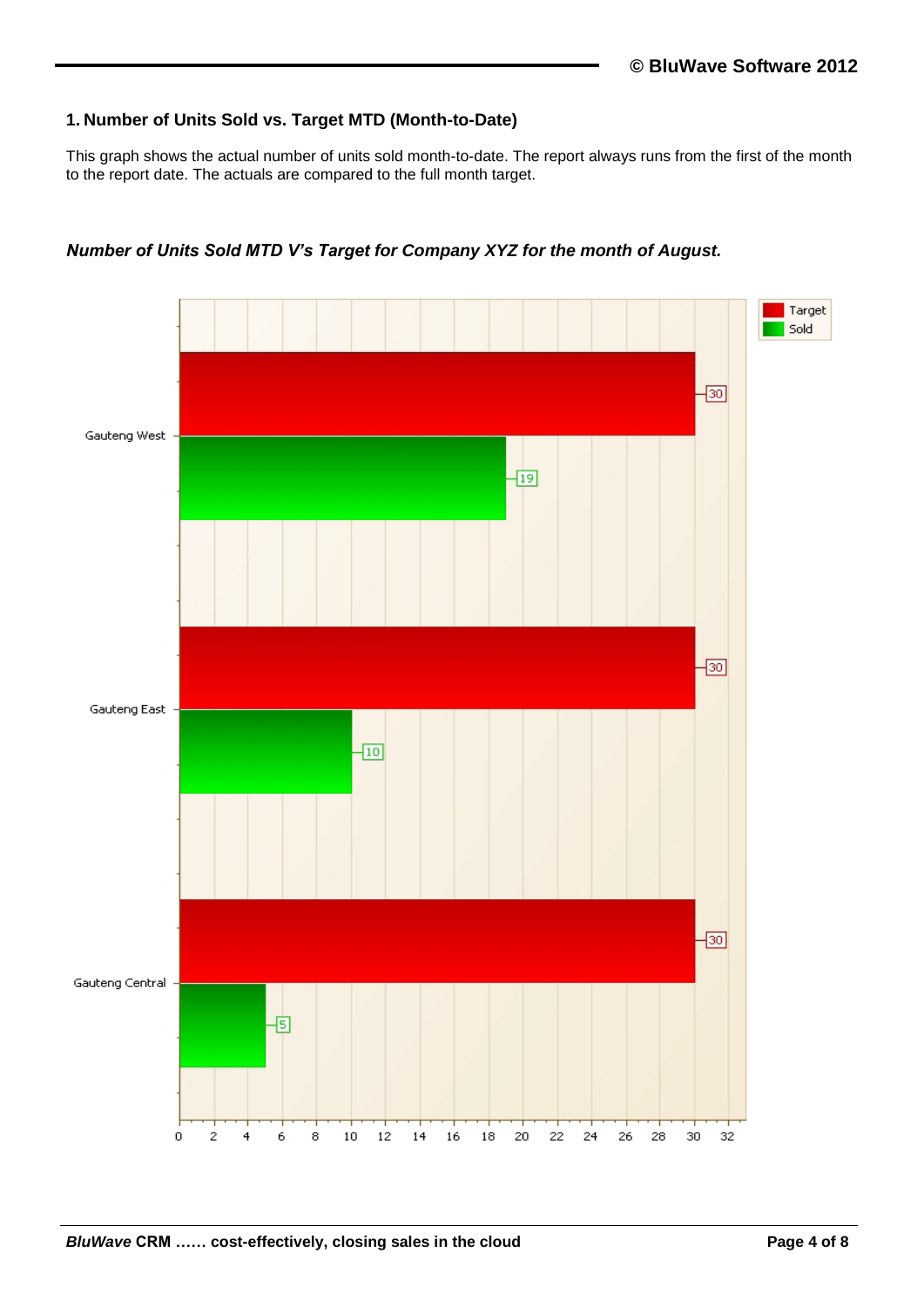### **2. Forecast Unit Sales Report**

This graph analyses the Sales Pipeline and graphs the expected sales against the target set for the branch. The expected order dates and probability of the opportunities are used to determine the expected sales for a given time period.



### **Forecast Unit Sales for Company XYZ For The Month**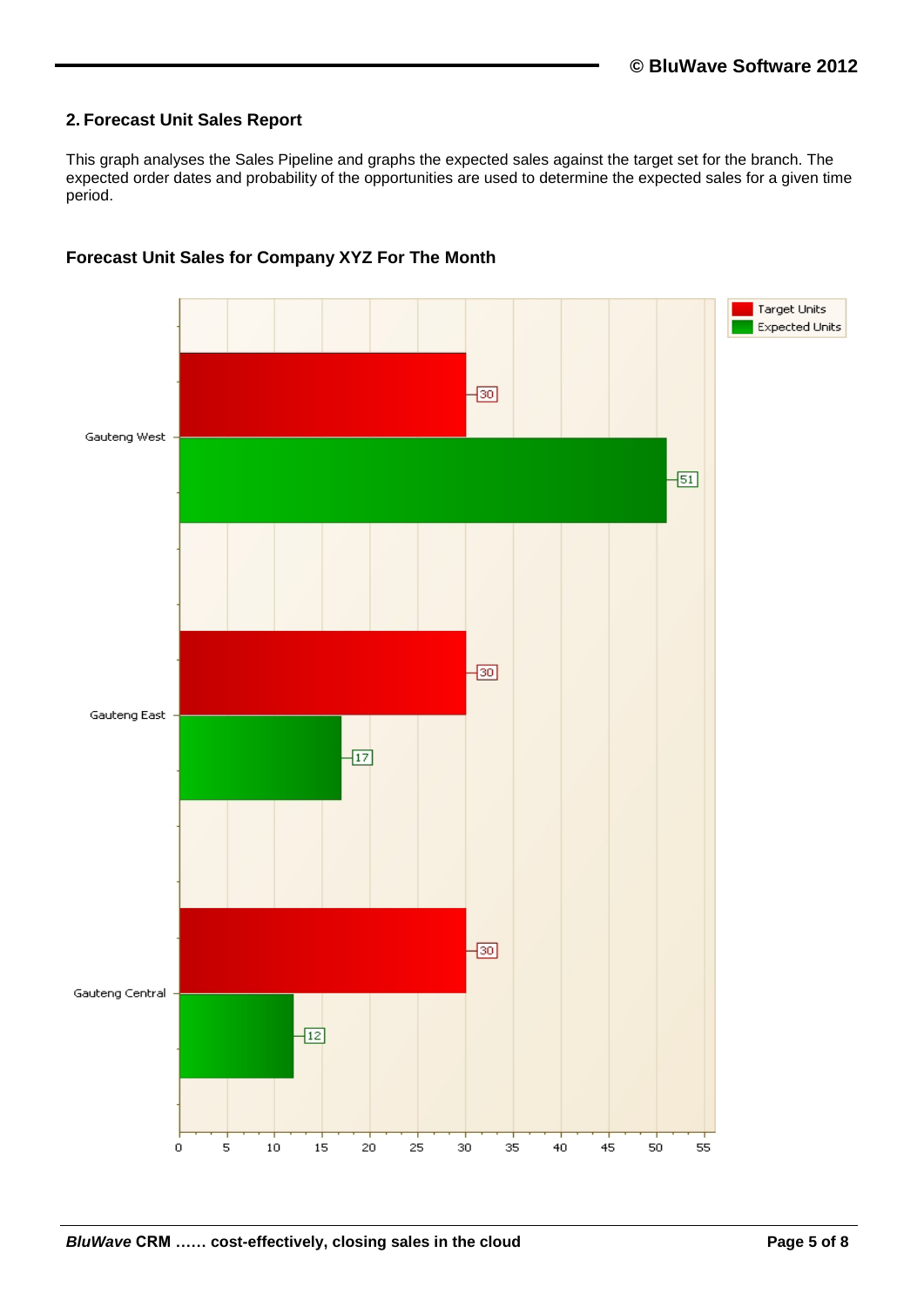## **3. Number of Quotes Issued MTD vs. Target Report**

This graph to compares targeted numbers of quotes against actual numbers of quotes issued for the current month-to-date.



**Quotes Issued MTD vs. Target For the Month**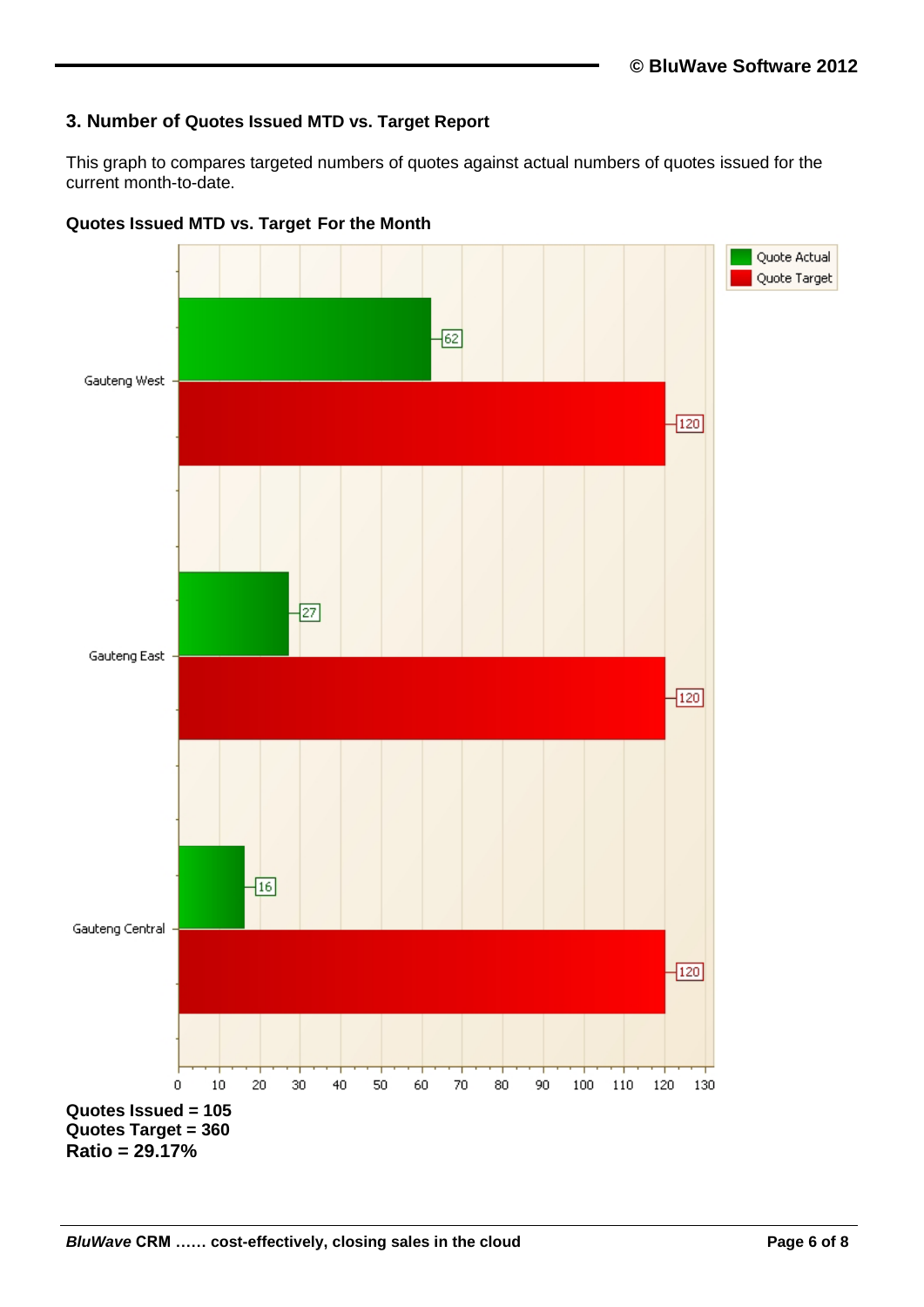### **4. New Enquiries Received Report**

This report details the number of new leads loaded in a particular month.



# **New Enquiries Received for XYZ Wholesalers For The Month**

**Total New Enquiries = 10**